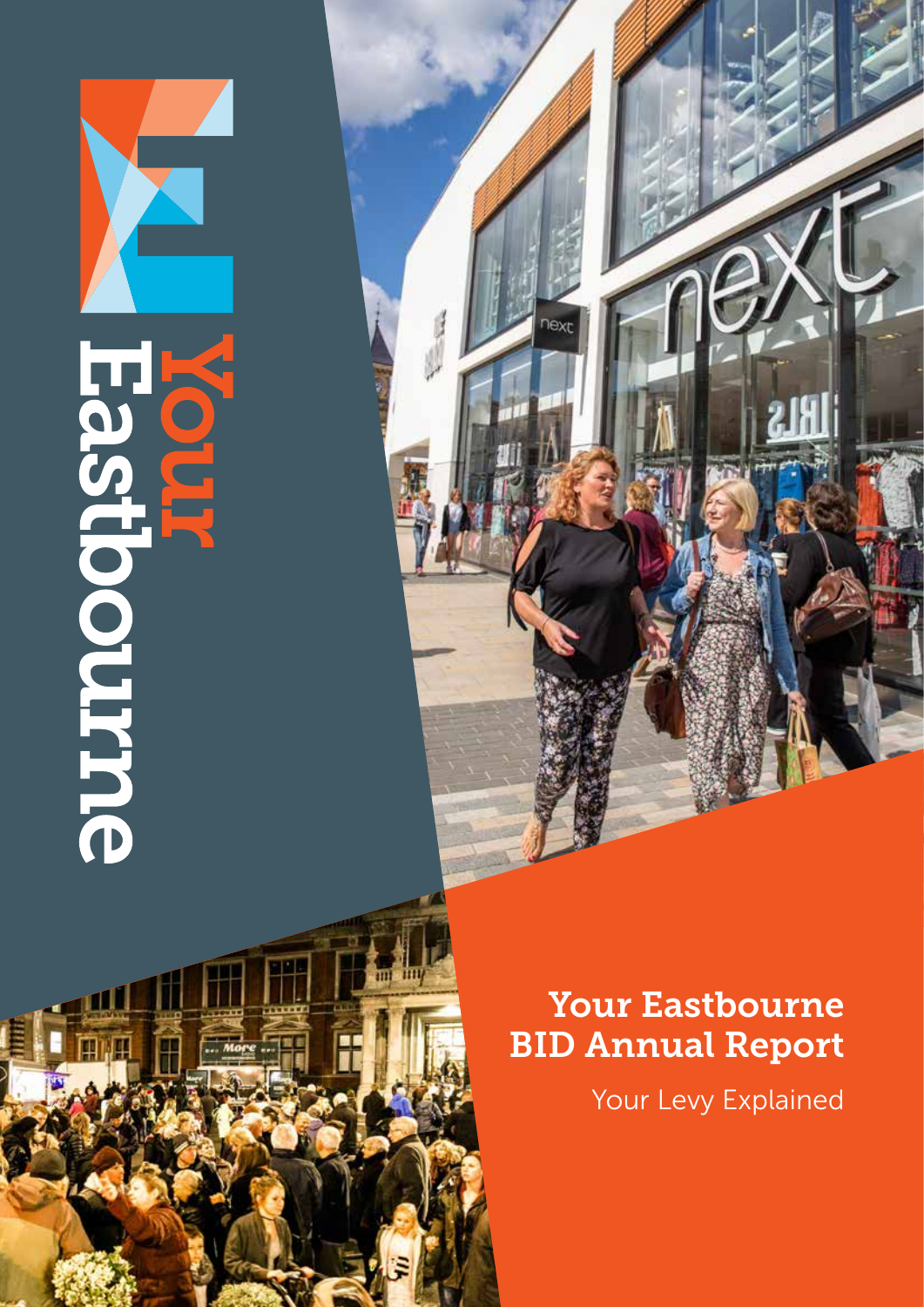## Welcome to Your Eastbourne Business Improvement District *Nelcome to Your Eastbour* Improvement JS1Ness

## Welcome to the first 'Your Eastbourne BID' annual report.

In just a few short months, the world has changed beyond all recognition, and I know how difficult the lockdown has been for you and many businesses across the town centre.

Like you, the BID had to adjust at the outbreak of COVID 19. Many of the plans we had developed were put on hold and we focused on what was most important.

## Supporting you

To keep you informed we wrote daily e-newsletters; to get you support we lobbied for additional relief and worked with Eastbourne Borough Council to identify those who hadn't received grants; we chaired multiagency meetings to support town centre businesses; instigated COVID Ready, the first ever quality standard in any town; led the Eastbourne Recovery Group; to protect your business we continued to tackle business crime and anti-social behaviour and watched over your business, whether open or closed.

Our activities meant that we were recognised as the source of reliable information concerning COVID and we arranged national and regional coverage on the BBC and ITV for our town on over 20 separate occasions to make sure that viewers would choose to visit Eastbourne as soon as they could.

My thanks to our partners, the Eastbourne Hospitality Association, Eastbourne *unLtd* Chamber of Commerce, Edeal Enterprise Agency, East Sussex College Group, Eastbourne Borough Council and Caroline Ansell MP for working with us to protect the town's businesses.

## The work doesn't stop

Working together, we will tackle business crime, provide a welcoming face for businesses, residents and visitors, continue to campaign to reduce parking charges and invest in improving the street scene, making Eastbourne a great place to do business.

In short, we will always put your interests at the heart of everything we do.

My thanks to you and the business community for your ongoing support.

Stephen Holt Your Eastbourne BID CEO



2 Your Eastbourne BID Annual Report Your Levy Explained

 $\Box$ 

TABLE SERVICE ONLY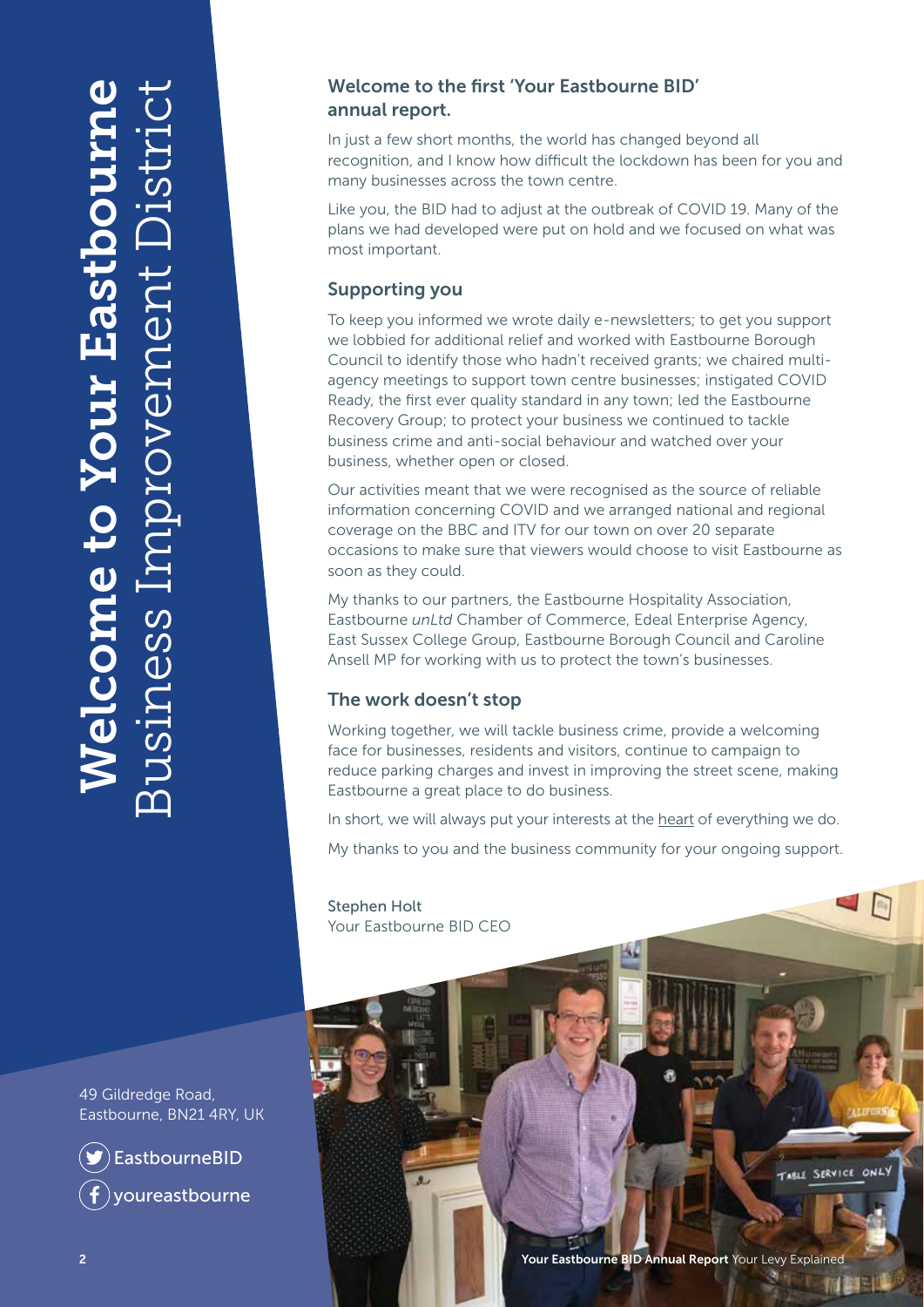Your Board of Directors give their time and expertise freely and represent each of the sectors within the town centre economy and the geographic area covered by the BID.

## Chair of the BID Board

Shoes Simes The Eagle and Dew Drop Inn

## **Directors**

Carl Bird Coffee Republic

Nick Ducatel Eastbourne Borough Council

Christina Ewbank Eastbourne *unLtd* Chamber of Commerce

Denise Greaves etc Magazine

Simon Groves PRG Marketing Communications

Denise Harwood Enterprise Shopping Centre

Julie Hunt The Beach Hut Gift Shop

Lucy King Eastbourne Framing Centre

Ian Lucas Janet's Flowers

Tom Meggison Metro Bank

## Bill Plumridge The Beacon

Ashley Pugh W Brufords

Maxine Reid-Roberts Quantuma

Keith Ridley Keith Ridley Communications

Jeremy Sogno Lawson Lewis Blakers

## The Office

Stephen Holt Chief Executive

Luke Johnson Operations Manager

Leanna Forse Marketing Executive

Town Ambassador

Here to help

## Your Eastbourne BID Ambassadors

Our ambassadors are in town to communicate with you, protect your business and welcome visitors.

Any business within the Eastbourne BID can contact the ambassadors by calling: 07516 927 052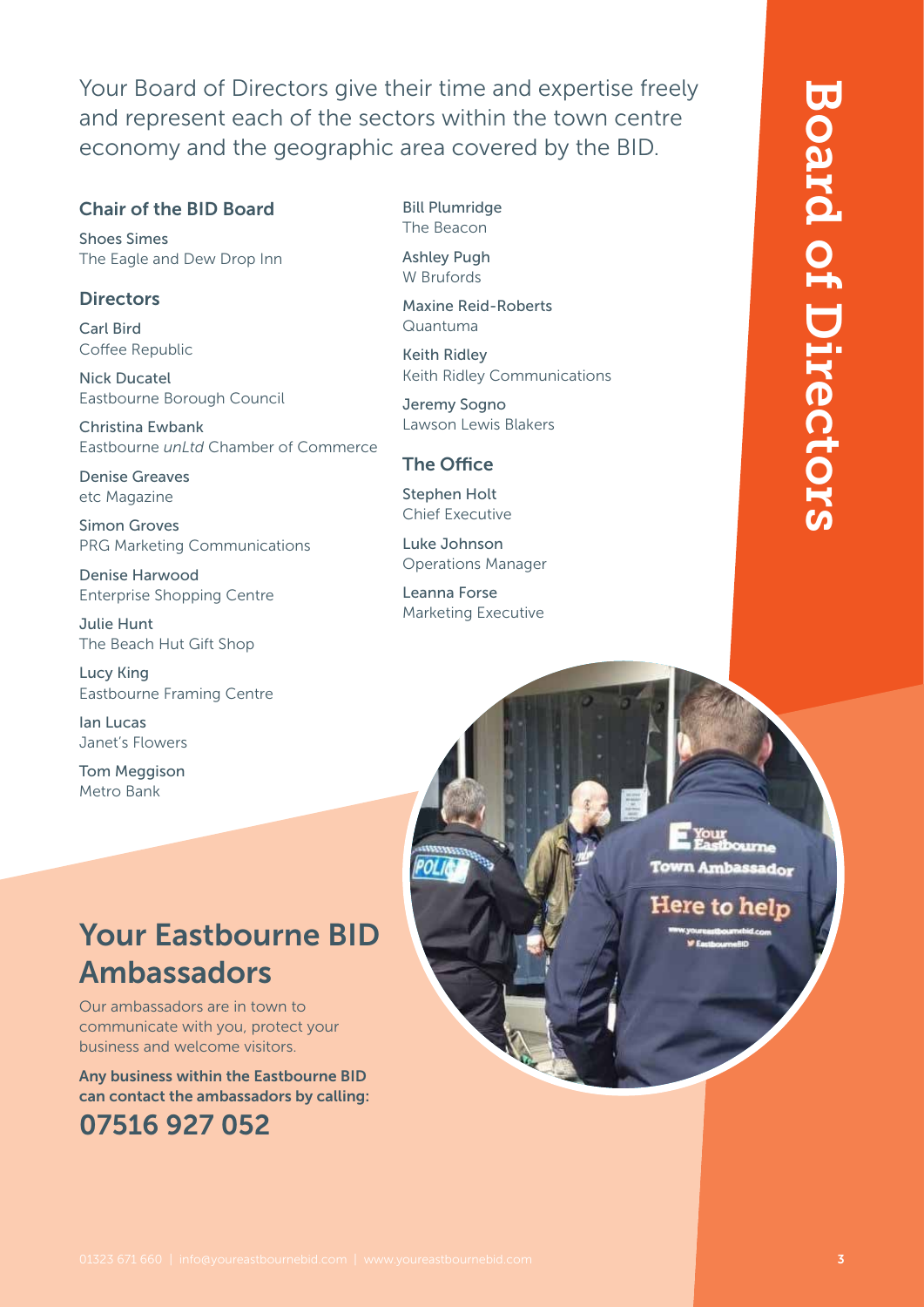Here is a breakdown of who pays the levy and how much, by size of business:

| Rateable<br>Value (£) | Number of<br><b>Levy Payers</b> | Amount<br>Billed (£) | Average<br>Levy (£) | $%$ of<br>total levy |
|-----------------------|---------------------------------|----------------------|---------------------|----------------------|
| $E6,000 - E10,000$    | 165                             | £19,971.75           | £121.04             | 6%                   |
| $£10,001 - £20,000$   | 200                             | £41,654.25           | £208.27             | 13%                  |
| $E20,001 - E50,000$   | 128                             | £61,346.25           | £479.27             | 19%                  |
| $£50,001 - £100,000$  | 73                              | £80,370.00           | £1,100.96           | 24%                  |
| $£100.001 - £560.000$ | 43                              | £129,037.50          | £3,000.87           | 38%                  |

The levy is 1.5% of the rateable value (RV) of every business with an RV of £6,000 and above

The exceptions are:

- Businesses within the Beacon receive a £15% discount as they pay a service charge to Legal and General for many of the services the BID delivers across the town;
- Charities without retail premises;
- NHS only properties (private health providers are not excluded);
- The levy is charged annually in advance for each chargeable period. No refunds are made;
- The owners of untenanted properties or hereditaments will be liable for payment of the levy.

While the levy is **not** part of your business rates, it is collected by Eastbourne Borough Council's business rates collection team which is the only organisation legally authorised to collect the levy on behalf of the Business Improvement District under the BID Regulations (England) Act of 2004.



being interviewed by ITV

Here is a treated own of who pays the levy and how much,<br>
vs. The Churchests:<br>
Manus Report Amount Control (1997) and the United States of the United States of the United States of the United States of the Levy Levy Levy L 'The BID Team has helped me to promote my various events and fundraisers, as well as being at the end of a phone call or email whenever I had any questions. Eastbourne Boxing Club is looking forward to being able to promote what we do in a town centre promotional activity later on this year too, thanks to the BID.'

Adam Haniver, Eastbourne Boxing Club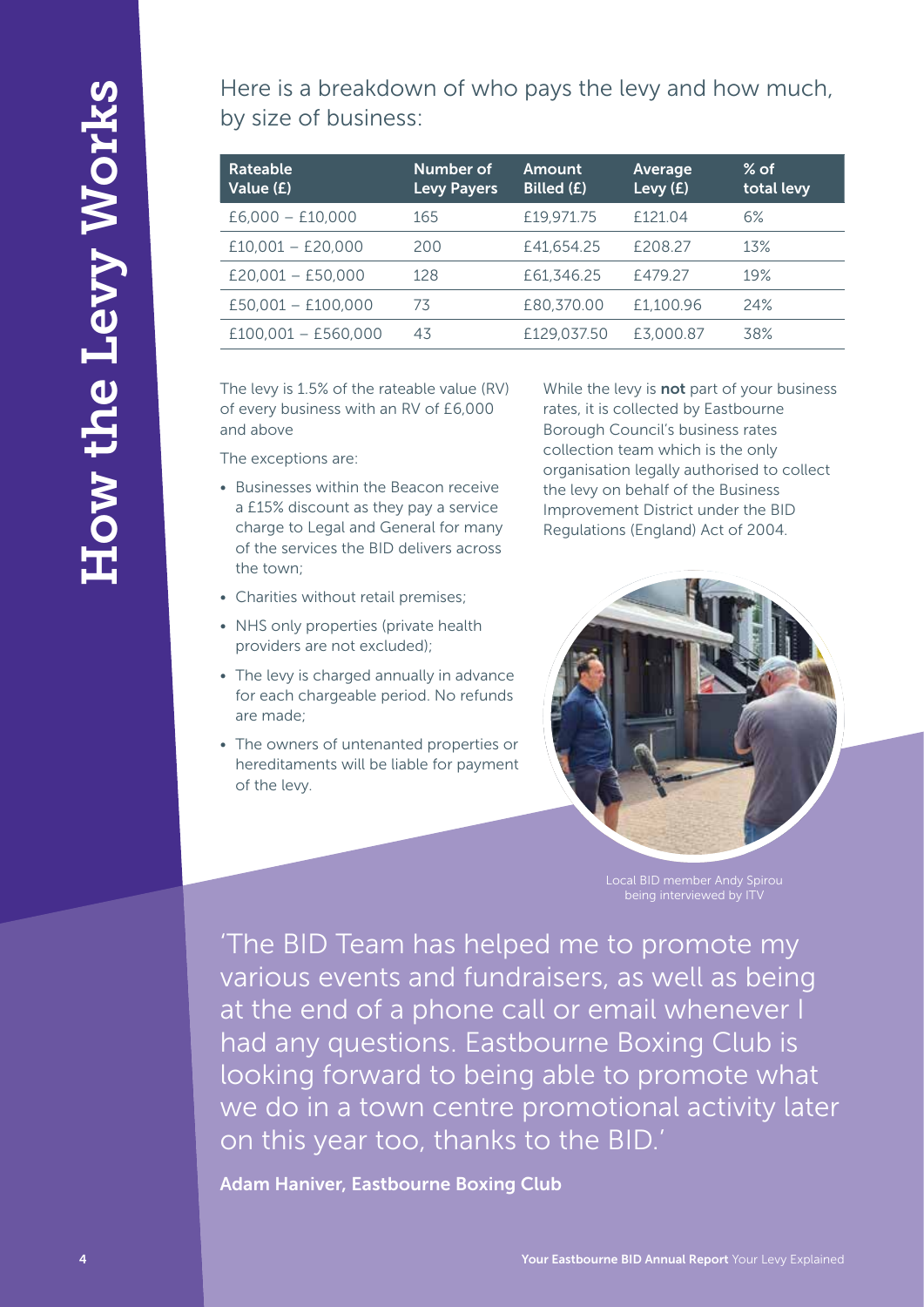

- We produced a daily email to those on our register, updating you on all the latest news and information direct from the Government.
- We played an active role in the weekly COVID-19 COBRA meetings, raising concerns directly with leaders of the Council, the MP, Public Health England and the Police. At this time we were in daily contact with the Cabinet Office to share your needs.
- We lobbied Giles York, the then Police Chief Constable, to ensure that business crime was a priority as businesses closed and he ensured that the number of police officers operating in the town centre was increased immediately.
- The emergency COVID helpline was established by Eastbourne Borough Council and where appropriate directed callers to BID businesses for essential supplies.
- We made personal contact with businesses who had not claimed the retail, hospitality and leisure grants – unlocking a further £935,000 to BID businesses.
- We continued to employ our business ambassadors, who assisted businesses during the lockdown with queuing implementation, anti-social behaviour and protecting vacant units.
- We successfully lobbied for additional grant relief for businesses who had not qualified and continue to fight for Government support for those with RVs over £51,000 and others who are still excluded.
- We supported the COVID Ready Quality Scheme, the first of its kind in the UK, giving consumers and staff the confidence to return to our town by helping businesses develop the correct procedures to be COVID ready. This was approved by the Prime Minister and is co-funded by the European Regional Development Fund as part of the Reopening of the High Streets Fund. Our partners include the Eastbourne Hospitality Association, Eastbourne *unLtd* Chamber of Commerce and VisitEastbourne.
- We Chair the Eastbourne Recovery Group, bringing all partners together to ensure the town recovers quickly from lockdown.
- We supported the introduction of a local online PPE shop to enable you to buy your PPE requirements in one place at the best prices..
- We successfully lobbied for a relaxation in licensing laws allowing businesses to trade in the street without incurring additional costs. We also ensured that new applications will be free of charge.
- We have worked with East Sussex College Group to bring together a £1 million package to provide free, accredited, work ready training for you and your staff.
- We worked with experts to take insurance companies to court in July for failing to make business interruption payments. An active court case is ongoing and the judgement is expected in September.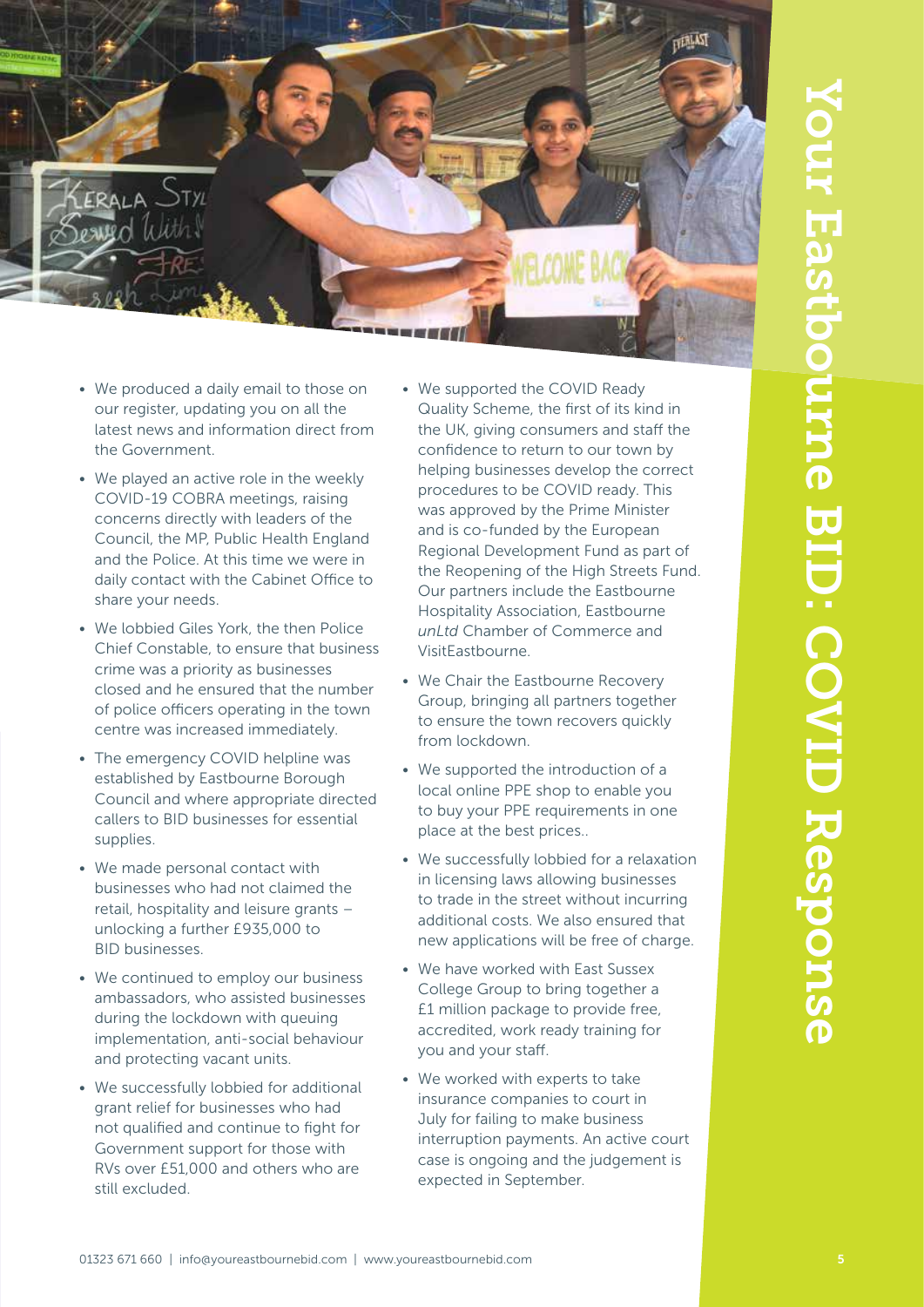## What We Have Done

- **Example 2** Your East of the United States and the United States and the United States and the United States and Voltage Control of the United States and Voltage Control of the United States and Voltage Control of the Uni • We have installed almost a kilometre of new evening lighting in Terminus Road and Little Chelsea, along with tree lighting in all the Victoria Place trees, creating an enhanced ambience for the evening economy.
	- We installed 'Angel' Christmas lights in more places than ever before, including Terminus Road, Cornfield Road, Grove Road, South Street, Gildredge Road and Cornfield Terrace.
	- We installed new identity banners across Terminus Road directing customers to the independent area in Victoria Place and to the seafront.
	- We have commissioned Urban Art for vacant units to improve their appearance and act as a draw for the cultural economy.
	- We installed 600m of fresh bunting in Victoria Place, improving the street scene for businesses and drawing customers from the seafront into the town centre.
	- We installed new identity lamppost banners in Little Chelsea and Victoria Place, acting as a placemarker and defining their identity.

## What We Will Be Doing Next

• We will expand the Christmas lights to Bolton Road, Langney Road and Station Parade this year.

Photo: Eastbour Photo: Eastbourne Herald

- We will install more evening lighting to create a more welcoming town scene.
- We will install new lamppost identity signage in Gildredge Road, Cornfield Road and the new public square outside M&S.
- We will introduce planters to inject life, colour, peace and tranquillity to our town centre.
- We will carry out a graffiti audit and clean up.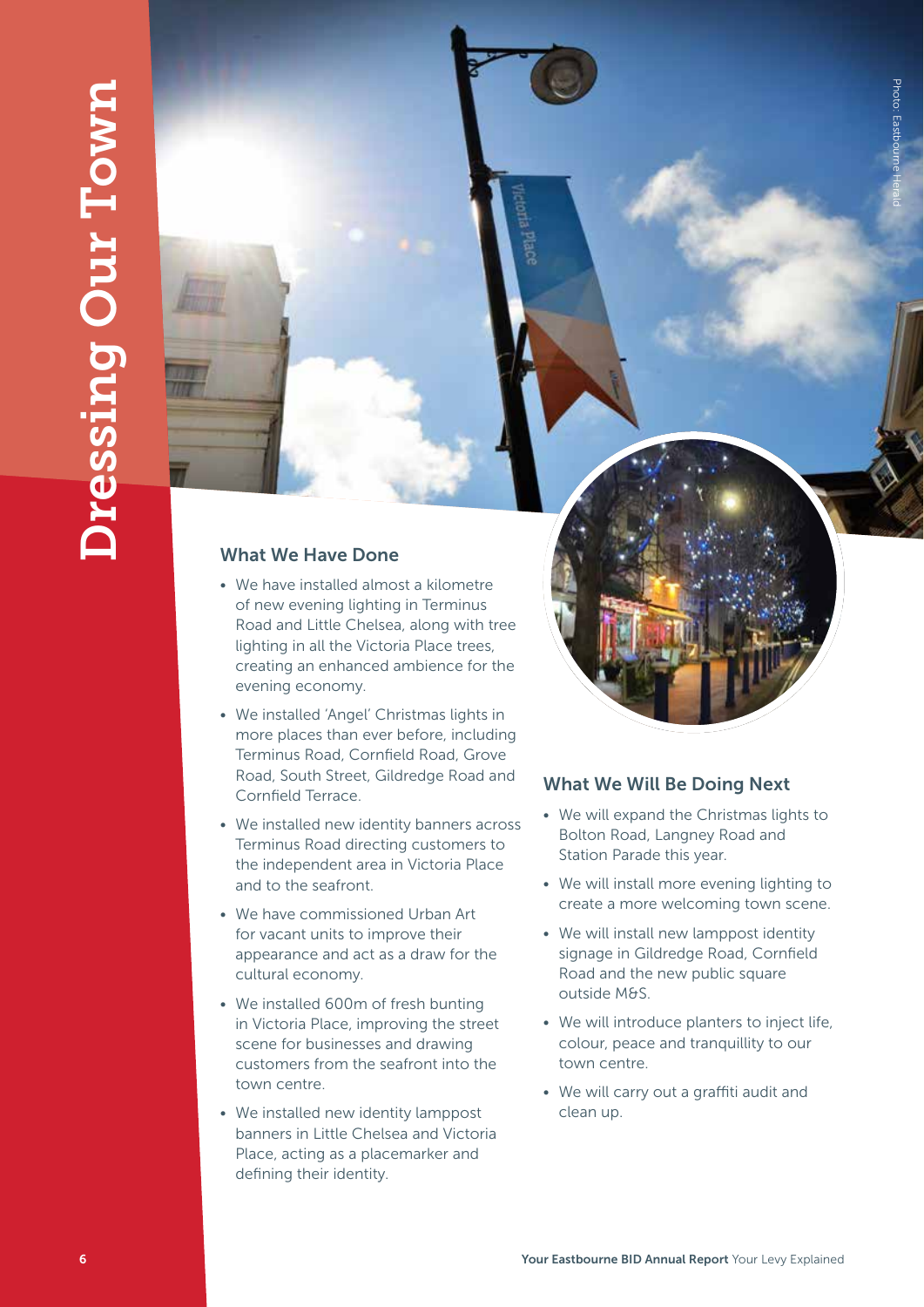# What we have a straight interest on the computer straight and the state interest on the computer straight and the computer straight and the computer straight and the computer straight and the computer straight and the com

## What We Have Done

- We organised the Christmas activities for Eastbourne in 2019, including Christmas Cracker in the town centre, with 30 local stalls, continuous live entertainment and a children's vintage funfair.
- We supported the Little Chelsea Little Christmas event with a seed grant bringing customers to the town.
- We organised events such as Fiver Fest encouraging customers to spend time and money in your business.
- We organised family friendly trails including The Great Elf Hunt, the Monster Hero Safari and the Zombie Walk to increase footfall.
- We have worked with partners to introduce Beat the Streets to Eastbourne to help visitors and residents get fit. We are aiming for a footfall increase of 10,000 this September.
- We co-funded the "Love Eastbourne" campaign to bring families and visitors to the town post COVID 19 and maximise the tourism potential of the South Downs, Seafront and Town Centre.
- We negotiated front page coverage for BID businesses in the Eastbourne Herald post COVID.

## What We Will Be Doing Next

- We will be organising Christmas 2020 for Eastbourne focusing on "Buying Local this Christmas".
- We will issue seed grants to support local events created by you and your fellow BID businesses.
- We will establish a "Brand Eastbourne", bringing together key partners to deliver a united message about the town and our future vision.
- We will produce an online & print directory of BID businesses delivered direct to residents to raise awareness of your business.
- We will work with the Towner Gallery, to bring their 160,000 annual visitors into the town centre.
- We will work with VisitEastbourne and the Eastbourne Hospitality Association to ensure their guests and event visitors visit the town centre – including Airbourne, Tennis and Carnival in 2021. That's a database of over 500,000 potential visitors!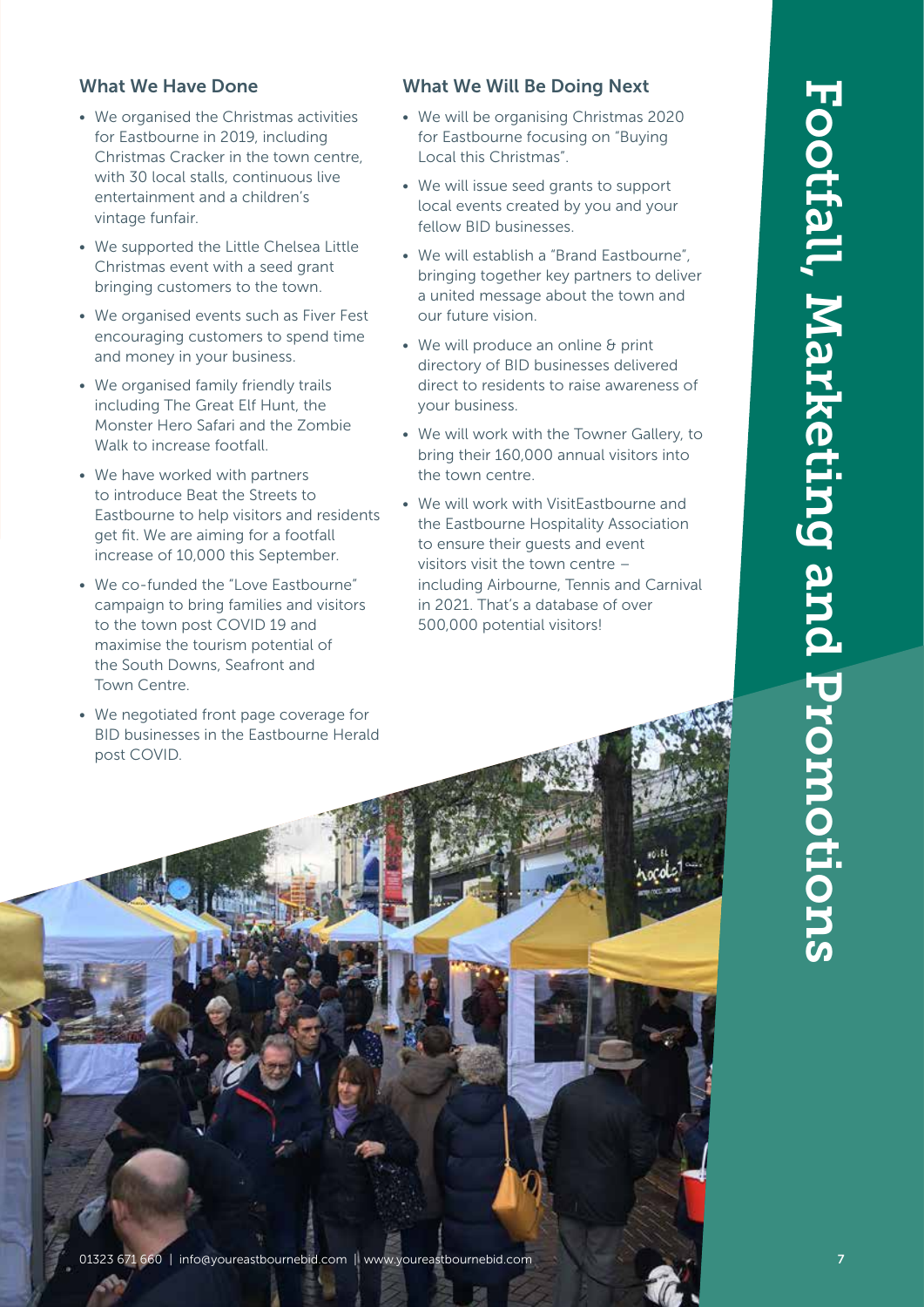## What We Have Done

- We appointed SIA security accredited town ambassadors in March. The team started days before lockdown and began to make a difference immediately. They continued working throughout lockdown, helping to manage queues, keeping an eye on your business premises, administering first aid, providing support and guidance and even removing a pigeon from a unit.
- We co-fund a weekend outreach drop in centre in Seaside Road for the street community. Pre-COVID this was taking 150 people a day off the streets and out of the town centre.
- Became a trusted partner of the Rough Sleeper Initiative—meaning we can directly refer homeless cases for rapid housing.

## What We Will Be Doing Next

- We will establish a Town Centre Safety Partnership, bringing together the Police, Eastbourne Borough Council, the Rough Sleeper Initiative and the BID to reduce anti-social behaviour.
- We will continue to tackle business crime and anti-social behaviour wherever we find it.

'When we called for the BID security ambassadors they arrived within minutes. They also have a completely different approach to the public which is really nice to see.'

**Nationwide** 

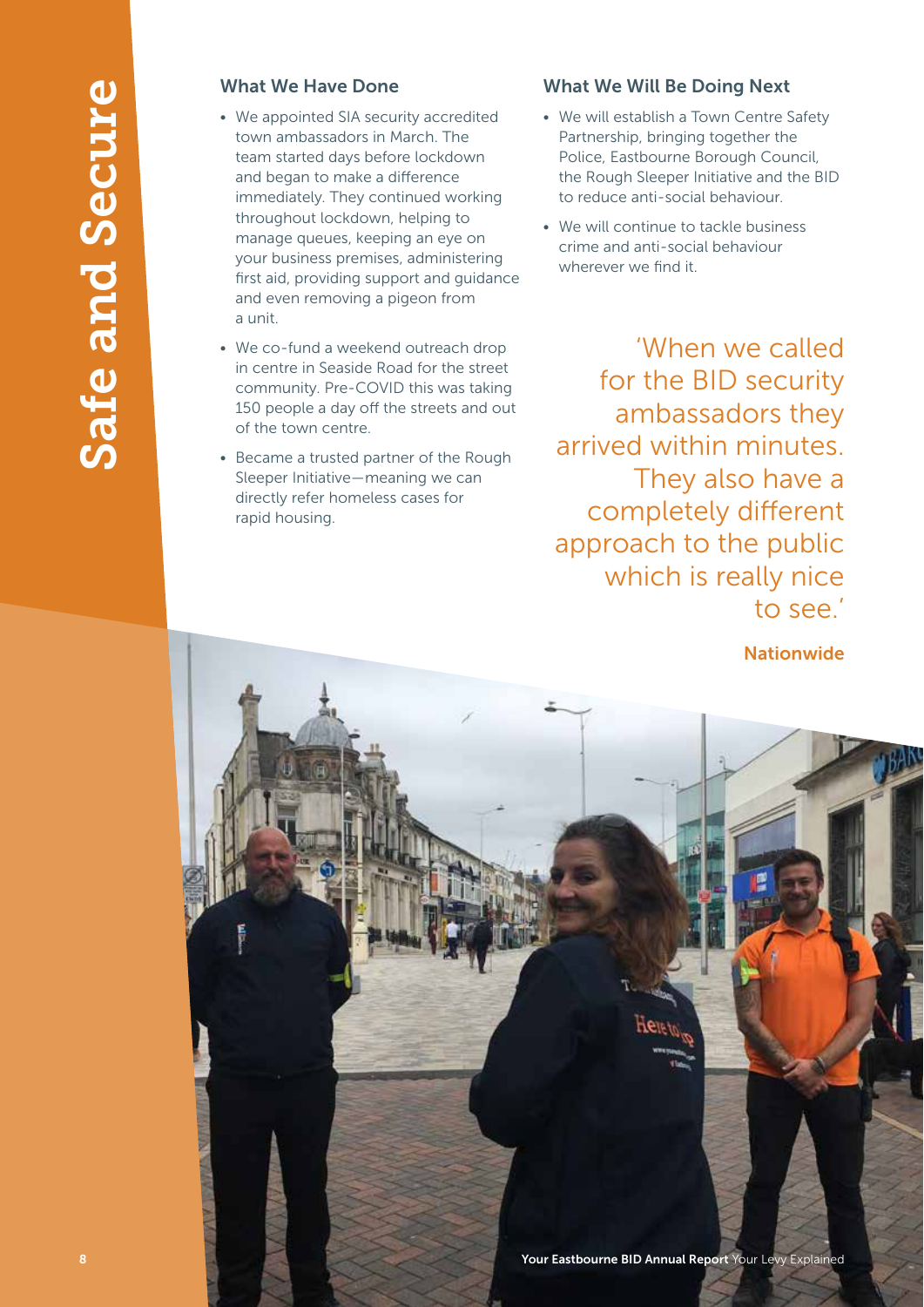## What We Have Done

- We successfully campaigned for a 75% reduction of VAT in the hospitality sector.
- We successfully lobbied East Sussex County Council to enforce no vehicle parking in the Terminus Road pedestrianised precinct during trading hours.
- **PEDESTRIAN<br>
22 ONE<br>
22 ONE<br>
22 ONE<br>
22 ONE<br>
22 ONE<br>
22 ONE<br>
22 ONE<br>
22 ONE<br>
22 ONE<br>
22 ONE<br>
22 ONE<br>
22 ONE<br>
22 ONE<br>
22 ONE<br>
23 FOR COM PARTIA THE VALUATION COM THE VALUATION COM TO COMPUTE THE VALUATION COMPUTER COMPUTER** • We organised a multi-sector meeting with Eastbourne Homes, Eastbourne Borough Council and local businesses to discuss their concerns after the Claremont Fire.
- We are campaigning for East Sussex County Council to reverse parking charge increases.
- We contacted all businesses impacted by the Phase 2 plans for Eastbourne Town Centre.

## What We Will Be Doing Next

- We will continue to campaign for more connected travel into Eastbourne, including cycle lanes, bus and rail improvements.
- We will continue campaigning for the removal of BT phone boxes and other dilapidated street furniture which damages the ambience of the town centre.
- We will continue to campaign for better pavements and cheaper parking, especially during the County Council Election Campaign in 2021.
- We will ensure that Phase 2 of the Town Centre Movement Package improves the town while bringing minimal disruption to the business community.
- We will write a town centre policy for the local political parties to agree to and sign.
- We will establish a 'State of the Economy' event, bringing together the Eastbourne MP, Council and business leaders to address business concerns and barriers to growth.
- We will continue to fight hard for the interests of BID businesses.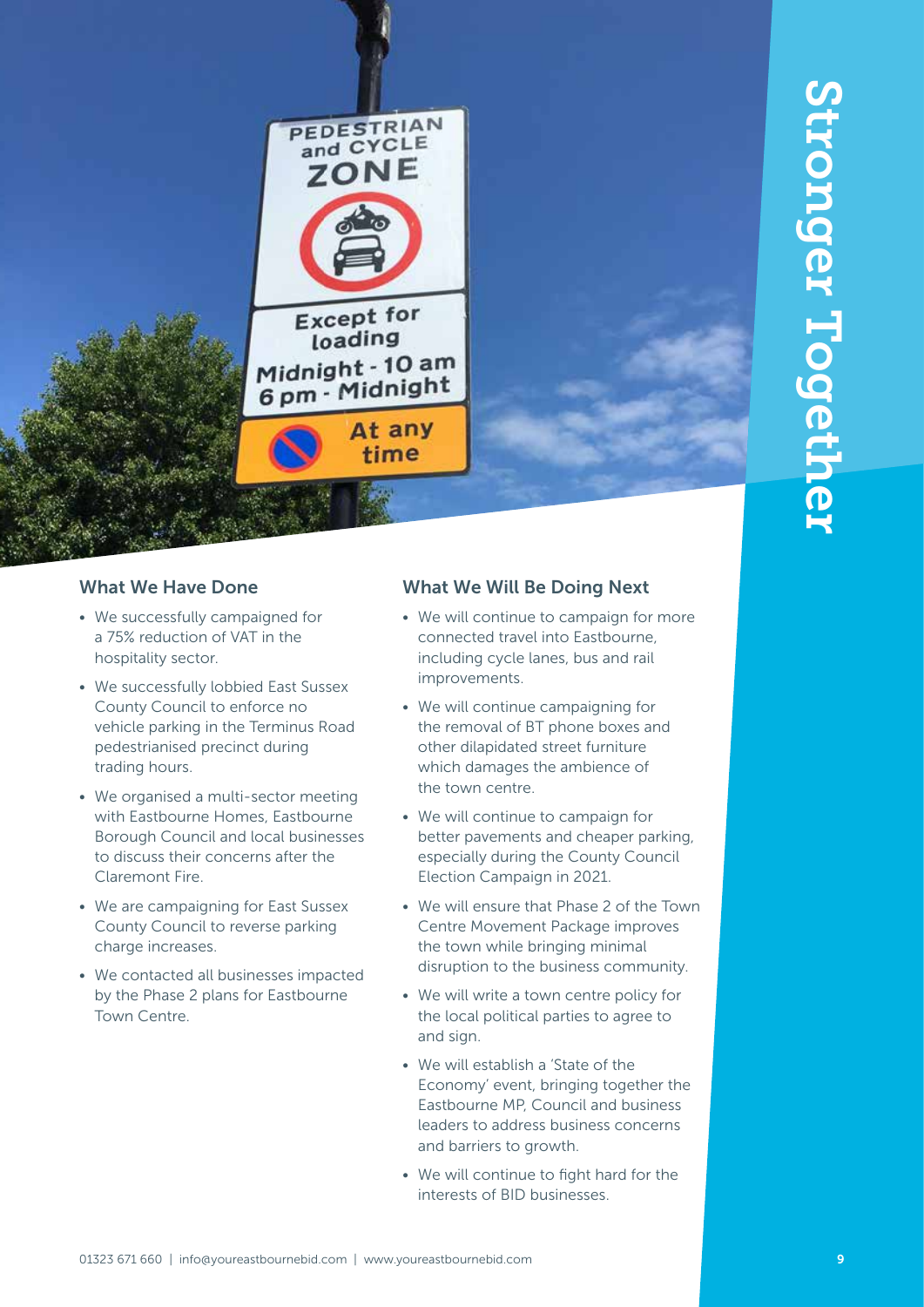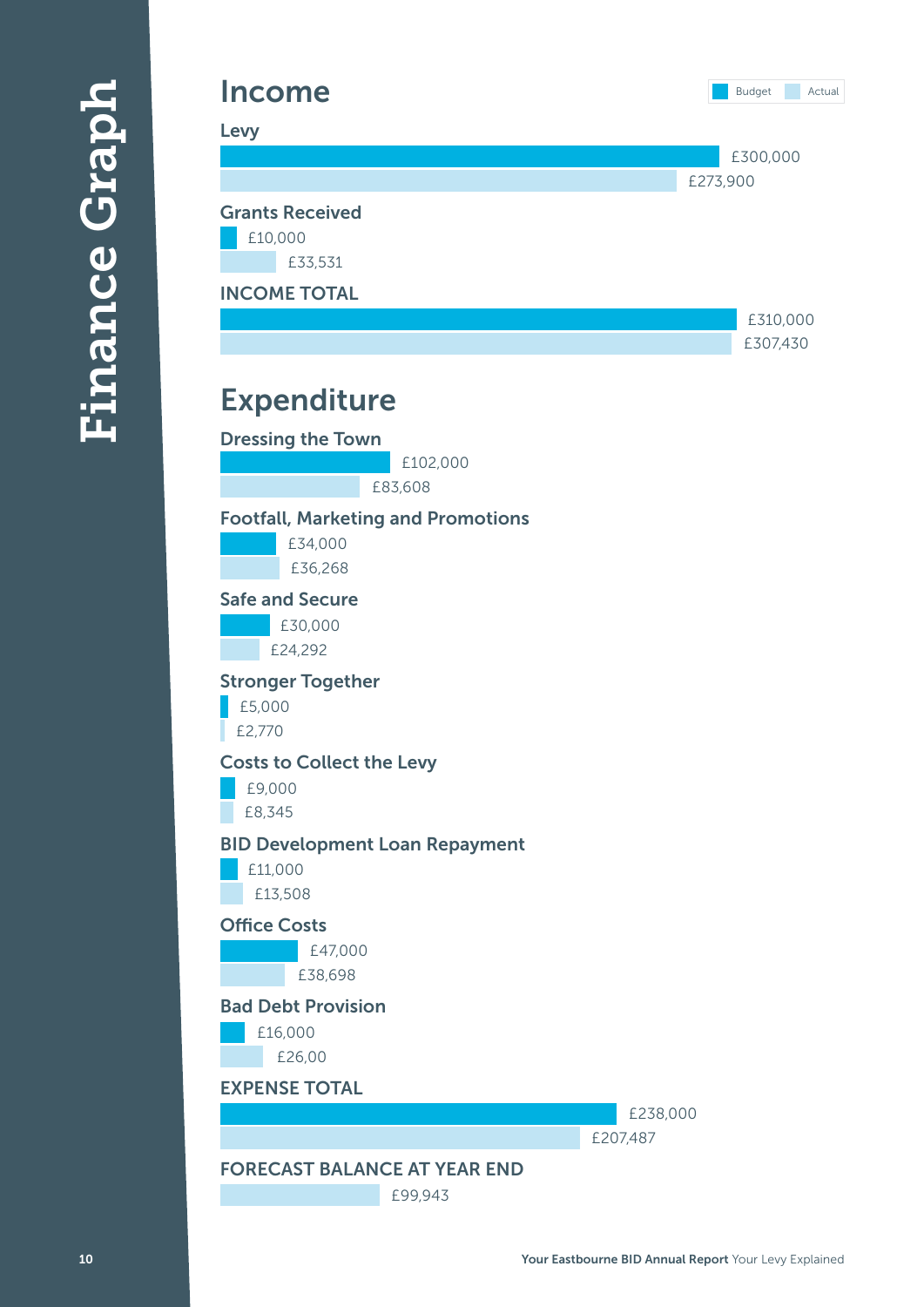| Income              | <b>Budget</b> | Actual*  |
|---------------------|---------------|----------|
| Levy                | £300,000      | £273,900 |
| Grants              | £10,000       | £33,531  |
| <b>INCOME TOTAL</b> | £310,000      | £307,430 |

| <b>Expenditure</b>                  | <b>Budget</b> | Actual   |
|-------------------------------------|---------------|----------|
| Dressing the Town                   | £102,000      | £83,608  |
| Footfall, Marketing and Promotions  | £34,000       | £36,268  |
| Safe and Secure                     | £30,000       | £24,292  |
| Stronger Together                   | £5,000        | £2,770   |
| Costs to Collect the Levy           | £9,000        | £8,345   |
| <b>BID Development Loan</b>         | £11,000       | £13,508  |
| Office Costs                        | £47,000       | £38,698  |
| <b>Bad Debt Provision</b>           | £15,000       | 26.000** |
| <b>EXPENSE TOTAL</b>                | £238,000      | £207,487 |
| <b>FORECAST BALANCE AT YEAR END</b> |               | £99,943  |

\* All numbers are subject to confirmation/adjustment in the audited year-end accounts to be published at the BID AGM. \*\* Currently this is a provision, and bad debts are being pursued

## Notes:

Due to COVID 19, and our uncertainty with income for next year, the Board requested we show an increase in reserves. These reserves will be reinvested on approved projects throughout 2020–2021.

All numbers are subject to confirmation/adjustment in the audited year-end accounts to be published at the BID AGM.

'I was sceptical about the BID beforehand. But, they made sure I got the support I needed to claim my grant during COVID 19 and were always on the phone to help whenever I called. Just knowing there's someone fighting your corner during difficult times is really reassuring.'

Neil, Neil's Antiques, South Street